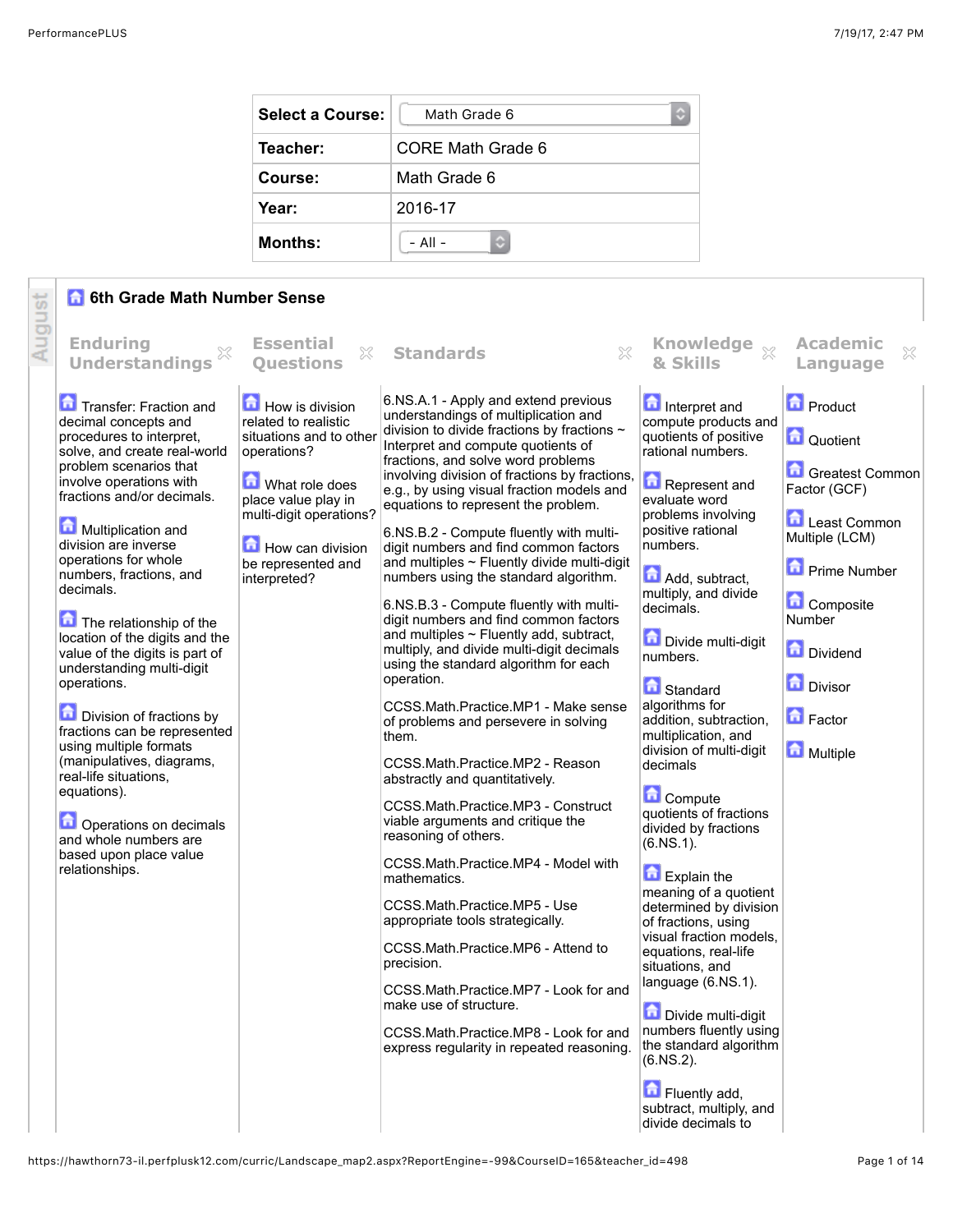|                                          |                            |  |                                               | solve problems<br>$(6.NS.3)$ . |                      |  |
|------------------------------------------|----------------------------|--|-----------------------------------------------|--------------------------------|----------------------|--|
| $\overleftarrow{\mathbb{\omega}}$<br>emb | Enduring<br>Understandings |  | Essential <b>&amp; Standards</b><br>Questions | Knowledge $\sim$<br>& Skills   | Academic<br>Language |  |

| ept                                                                                                                                                                                                                                                                                                                                                                                                                                                                                                                                                                                                                                                                                                                                                                                                                                                        |                                                                                                                                                                                                                                                             |                                                                                                                                                                                                                                                                                                                                                                                                                                                                                                                                                                                                                                                                                                                                                                                                                                                                                                                                                                                                                                                                                                                                                                                                                                                                                                                                                                                                                                                                                                                                                                                                                                                                                                                                                                                                                                                                                                                                                     |                                                                                                                                                                                                                                                                                                                                                                                                                                                                                                                                                                                                                                                                                                                                                                                                                                                             |                                                                                                                                                                          |   |
|------------------------------------------------------------------------------------------------------------------------------------------------------------------------------------------------------------------------------------------------------------------------------------------------------------------------------------------------------------------------------------------------------------------------------------------------------------------------------------------------------------------------------------------------------------------------------------------------------------------------------------------------------------------------------------------------------------------------------------------------------------------------------------------------------------------------------------------------------------|-------------------------------------------------------------------------------------------------------------------------------------------------------------------------------------------------------------------------------------------------------------|-----------------------------------------------------------------------------------------------------------------------------------------------------------------------------------------------------------------------------------------------------------------------------------------------------------------------------------------------------------------------------------------------------------------------------------------------------------------------------------------------------------------------------------------------------------------------------------------------------------------------------------------------------------------------------------------------------------------------------------------------------------------------------------------------------------------------------------------------------------------------------------------------------------------------------------------------------------------------------------------------------------------------------------------------------------------------------------------------------------------------------------------------------------------------------------------------------------------------------------------------------------------------------------------------------------------------------------------------------------------------------------------------------------------------------------------------------------------------------------------------------------------------------------------------------------------------------------------------------------------------------------------------------------------------------------------------------------------------------------------------------------------------------------------------------------------------------------------------------------------------------------------------------------------------------------------------------|-------------------------------------------------------------------------------------------------------------------------------------------------------------------------------------------------------------------------------------------------------------------------------------------------------------------------------------------------------------------------------------------------------------------------------------------------------------------------------------------------------------------------------------------------------------------------------------------------------------------------------------------------------------------------------------------------------------------------------------------------------------------------------------------------------------------------------------------------------------|--------------------------------------------------------------------------------------------------------------------------------------------------------------------------|---|
| ဖ                                                                                                                                                                                                                                                                                                                                                                                                                                                                                                                                                                                                                                                                                                                                                                                                                                                          |                                                                                                                                                                                                                                                             | <b>6 6th Grade Mathematics Ratio and Proportional Relationships</b>                                                                                                                                                                                                                                                                                                                                                                                                                                                                                                                                                                                                                                                                                                                                                                                                                                                                                                                                                                                                                                                                                                                                                                                                                                                                                                                                                                                                                                                                                                                                                                                                                                                                                                                                                                                                                                                                                 |                                                                                                                                                                                                                                                                                                                                                                                                                                                                                                                                                                                                                                                                                                                                                                                                                                                             |                                                                                                                                                                          |   |
| October<br><b>Enduring</b><br>$\chi$<br><b>Understandings</b>                                                                                                                                                                                                                                                                                                                                                                                                                                                                                                                                                                                                                                                                                                                                                                                              | <b>Essential</b><br>$\mathbb{X}$<br><b>Ouestions</b>                                                                                                                                                                                                        | 83<br><b>Standards</b>                                                                                                                                                                                                                                                                                                                                                                                                                                                                                                                                                                                                                                                                                                                                                                                                                                                                                                                                                                                                                                                                                                                                                                                                                                                                                                                                                                                                                                                                                                                                                                                                                                                                                                                                                                                                                                                                                                                              | Knowledge xx<br>& Skills                                                                                                                                                                                                                                                                                                                                                                                                                                                                                                                                                                                                                                                                                                                                                                                                                                    | <b>Academic</b><br>Language                                                                                                                                              | X |
| <b>D</b> Understand that real-<br>world mathematical<br>problems involving<br>dependent and independent<br>variables can be solved by<br>applying ratio and rate<br>concepts and procedures.<br>To be able to apply<br>knowledge of percents and<br>measurements to solve real-<br>world problems.<br>Understand that percents<br>are used to calculate tax, tip,<br>commission, and other such<br>examples.<br>A ratio expresses the<br>comparison between two<br>quantities. Special types of<br>ratios and rates, unit rates,<br>measurement conversions,<br>and percents.<br>A rate is a type of ratio<br>that represents a measure,<br>quantity, or frequency.<br>Ratio and rate reasoning<br>can be applied to many<br>different types of<br>mathematical and real-life<br>problems.<br>Proportions can be used<br>to find a percent of a<br>number. | When is it useful<br>to be able to relate<br>one quantity to<br>another?<br>How are ratios<br>and rates similar and<br>different?<br>What is the<br>connection between a<br>ratio and a fraction?<br>How can percents<br>be applied in daily<br>activities? | 6.RP.A.1 - Understand ratio concepts and<br>use ratio reasoning to solve problems ~<br>Understand the concept of a ratio and<br>use ratio language to describe a ratio<br>relationship between two quantities.<br>6.RP.A.2 - Understand ratio concepts and<br>use ratio reasoning to solve problems ~<br>Understand the concept of a unit rate a/b<br>associated with a ratio a b with b ? 0, and percents to solve<br>use rate language in the context of a ratio problems<br>relationship.<br>6.RP.A.3 - Understand ratio concepts and<br>use ratio reasoning to solve problems ~<br>Use ratio and rate reasoning to solve<br>real-world and mathematical problems,<br>e.g., by reasoning about tables of<br>equivalent ratios, tape diagrams, double<br>number line diagrams, or equations.<br>6.RP.A.3a - Understand ratio concepts<br>and use ratio reasoning to solve<br>problems ~ Make tables of equivalent<br>ratios relating quantities with whole-<br>number measurements, find missing<br>values in the tables, and plot the pairs of<br>values on the coordinate plane. Use<br>tables to compare ratios.<br>6.RP.A.3b - Understand ratio concepts<br>and use ratio reasoning to solve<br>problems ~ Solve unit rate problems<br>including those involving unit pricing and<br>constant speed.<br>6.RP.A.3c - Understand ratio concepts<br>and use ratio reasoning to solve<br>problems $\sim$ Find a percent of a quantity<br>as a rate per 100 (e.g., 30% of a quantity<br>means 30/100 times the quantity); solve<br>problems involving finding the whole,<br>given a part and the percent.<br>6.RP.A.3d - Understand ratio concepts<br>and use ratio reasoning to solve<br>problems $\sim$ Use ratio reasoning to<br>convert measurement units; manipulate<br>and transform units appropriately when<br>multiplying or dividing quantities.<br>CCSS.Math.Practice.MP1 - Make sense<br>of problems and persevere in solving<br>them. | Use ratios, rates,<br>unit rates, and percent<br>skills when working<br>with proportional<br>relationships<br>Convert fractions,<br>decimals, and<br><b>Convert units of</b><br>measure to solve<br>problems<br>A ratio compares<br>two related quantities.<br>Ratios can be<br>represented in a<br>variety of formats<br>including each, to, per,<br>for each, %, etc.<br>A percent is a type<br>of ratio that compares<br>a quantity to 100.<br>$\Box$ A unit rate is the<br>ratio of two<br>measurements in<br>which the second term<br>is 1.<br>When it is<br>appropriate to use<br>ratios/rates to solve<br>mathematical or real-<br>life problems.<br>Mathematical<br>strategies for solving<br>problems involving<br>ratios and rates,<br>including tables,<br>equations, equivalent<br>fractions, graphs, etc.<br>Use ratio<br>language to describe | <b>n</b> Ratio<br><b>D</b> Proportion<br>Unit Rate<br>Unit Price<br><b>D</b> Percent<br><b>n</b> Rate<br><b>D</b> Percent<br>Proportion<br>Customary Unit<br>Metric Unit |   |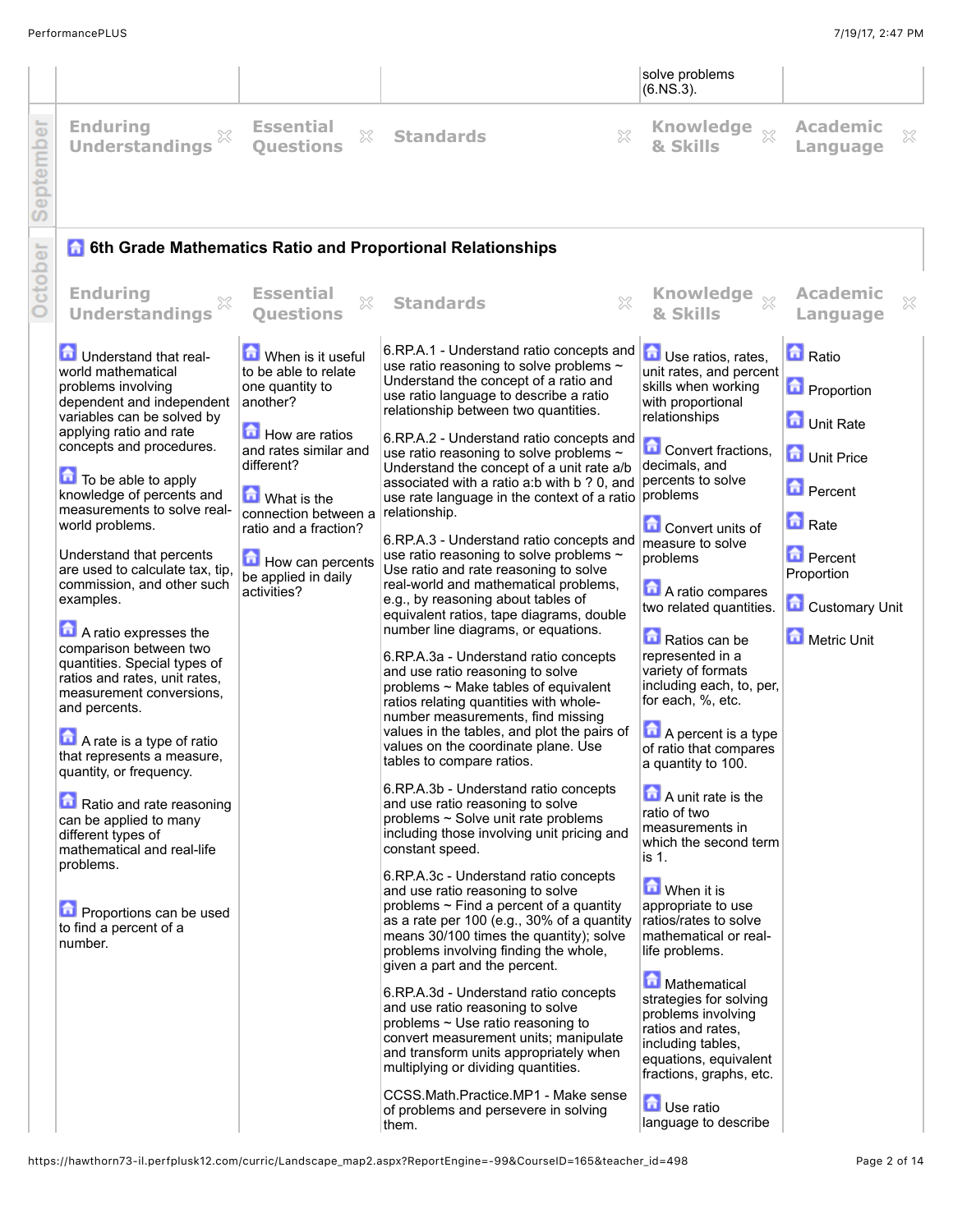2

described using positive and numbers used? negative numbers. **Number lines are visual** models used to compare numbers, including decimals and fractions. **The rational numbers** How do rational numbers relate to integers? How are rational numbers used for real-world of rational numbers ~ Understand that positive and negative numbers are used together to describe quantities having opposite directions or values (e.g., temperature above/below zero, elevation above/below sea level, credits/debits, positive/negative electric charge); use positive and negative numbers to represent quantities in real-world contexts, explaining the meaning of 0 in **D** Use coordinates and absolute value to find distances between points where the first coordinate or the second coordinate are not the same. Denominator Reciprocal **Integer** Rational Number

https://hawthorn73-il.perfplusk12.com/curric/Landscape\_map2.aspx?ReportEngine=-99&CourseID=165&teacher\_id=498 Page 3 of 14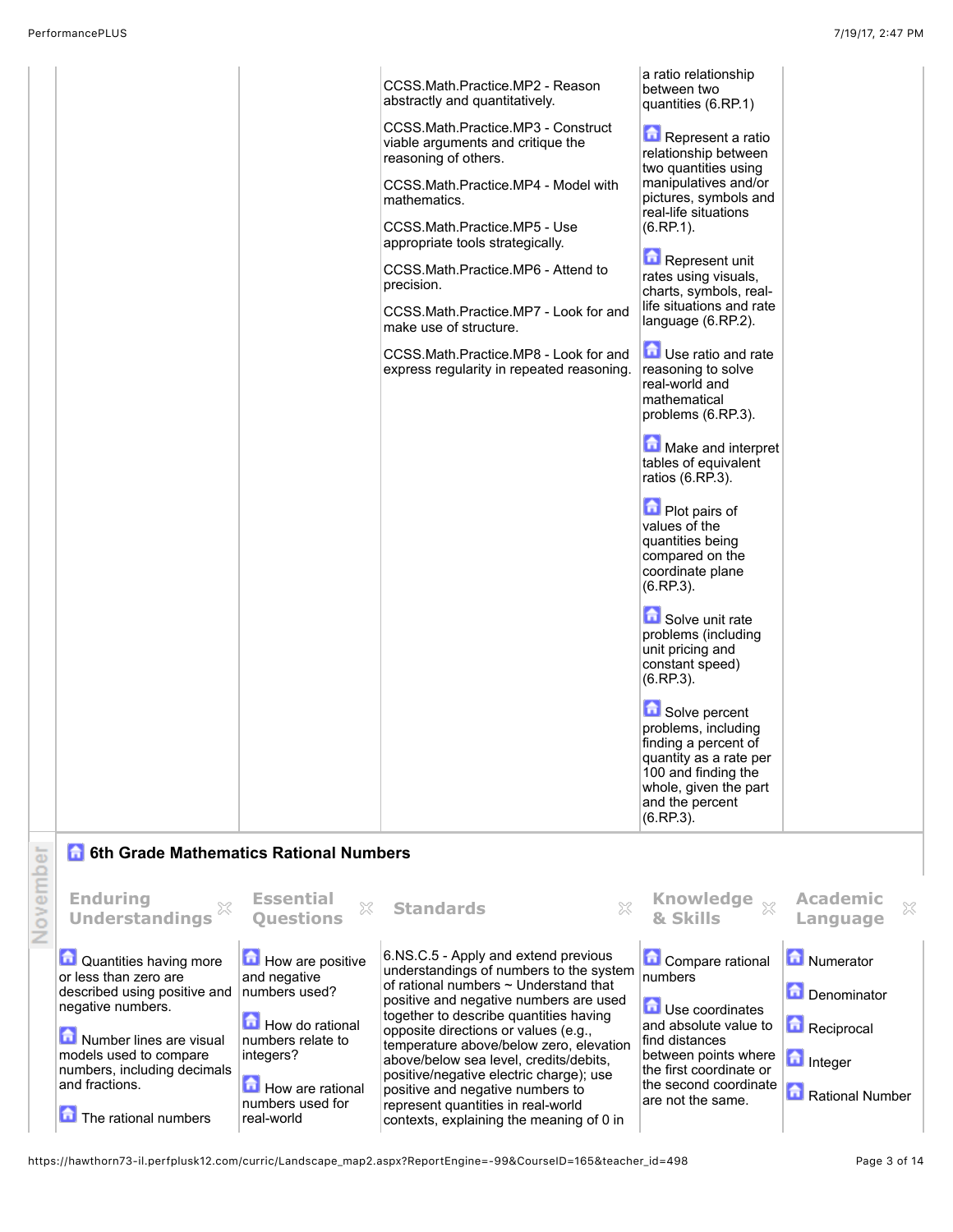can extend to the left or to the right on the number line, with negative numbers going to the left of zero, and positive numbers going to the right of zero.

Students will understand that positive and negative numbers are represented in the coordinate plane and in everyday situations, such as temperature, elevation, money and many more.

 $\Box$  The coordinate plane is a tool for modeling real-world and mathematical situations and for solving problems, such as navigating locations and maps.

application? each situation.

6.NS.C.6 - Apply and extend previous understandings of numbers to the system of rational numbers ~ Understand a rational number as a point on the number line. Extend number line diagrams and coordinate axes familiar from previous grades to represent points on the line and in the plane with negative number coordinates.

6.NS.C.8 - Apply and extend previous understandings of numbers to the system of rational numbers ~ Solve real-world and mathematical problems by graphing points in all four quadrants of the coordinate plane. Include use of coordinates and absolute value to find distances between points with the same first coordinate or the same second coordinate.

6.NS.C.6b - Apply and extend previous understandings of numbers to the system of rational numbers  $\sim$  Understand signs of numbers in ordered pairs as indicating locations in quadrants of the coordinate plane; recognize that when two ordered pairs differ only by signs, the locations of the points are related by reflections across one or both axes.

6.NS.C.6c - Apply and extend previous understandings of numbers to the system of rational numbers  $\sim$  Find and position integers and other rational numbers on a horizontal or vertical number line diagram; find and position pairs of integers and other rational numbers on a coordinate plane.

6.NS.C.7a - Apply and extend previous understandings of numbers to the system of rational numbers ~ Interpret statements of inequality as statements about the relative position of two numbers on a number line diagram.

6.NS.C.7b - Apply and extend previous understandings of numbers to the system of rational numbers ~ Write, interpret, and explain statements of order for rational numbers in real-world contexts.

6.NS.C.7c - Apply and extend previous understandings of numbers to the system of rational numbers  $\sim$  Understand the absolute value of a rational number as its distance from 0 on the number line; interpret absolute value as magnitude for a positive or negative quantity in a realworld situation.

6.NS.C.7d - Apply and extend previous understandings of numbers to the system of rational numbers  $\sim$  Distinguish comparisons of absolute value from statements about order.

6.NS.C.7 - Apply and extend previous understandings of numbers to the system numbers in ordered

**Positive and** negative numbers represent opposite directions or values **Absolute Value Coordinate Plane** 

Reflection

**How to plot** rational numbers on a number line

How to compare rational numbers on a number line and record them using inequalities

 $\blacksquare$  How to plot points involving rational numbers in all four quadrants on the coordinate plane

Identify an integer and its opposite and the directions they represent in real-world contexts (6.NS.5).

**D** Use integers to represent quantities in real-world situations (above/below sea level) (6.NS.5).

**D** Understand the meaning of 0 and where it fits into a situation (6.NS.5).

**Represent and** explain the value of a rational number as a point on a number line  $(6.NS.6)$ .

Recognize that a number line can be both vertical and horizontal (6.NS.6).

Identify that the opposite of the opposite of the number is itself (6.NS.6)

**Incorporate** opposites on the number line or plot opposites on the number line or plot opposite points on a coordinate grid where x and y intersect at zero (6.NS.6).

Represent signs of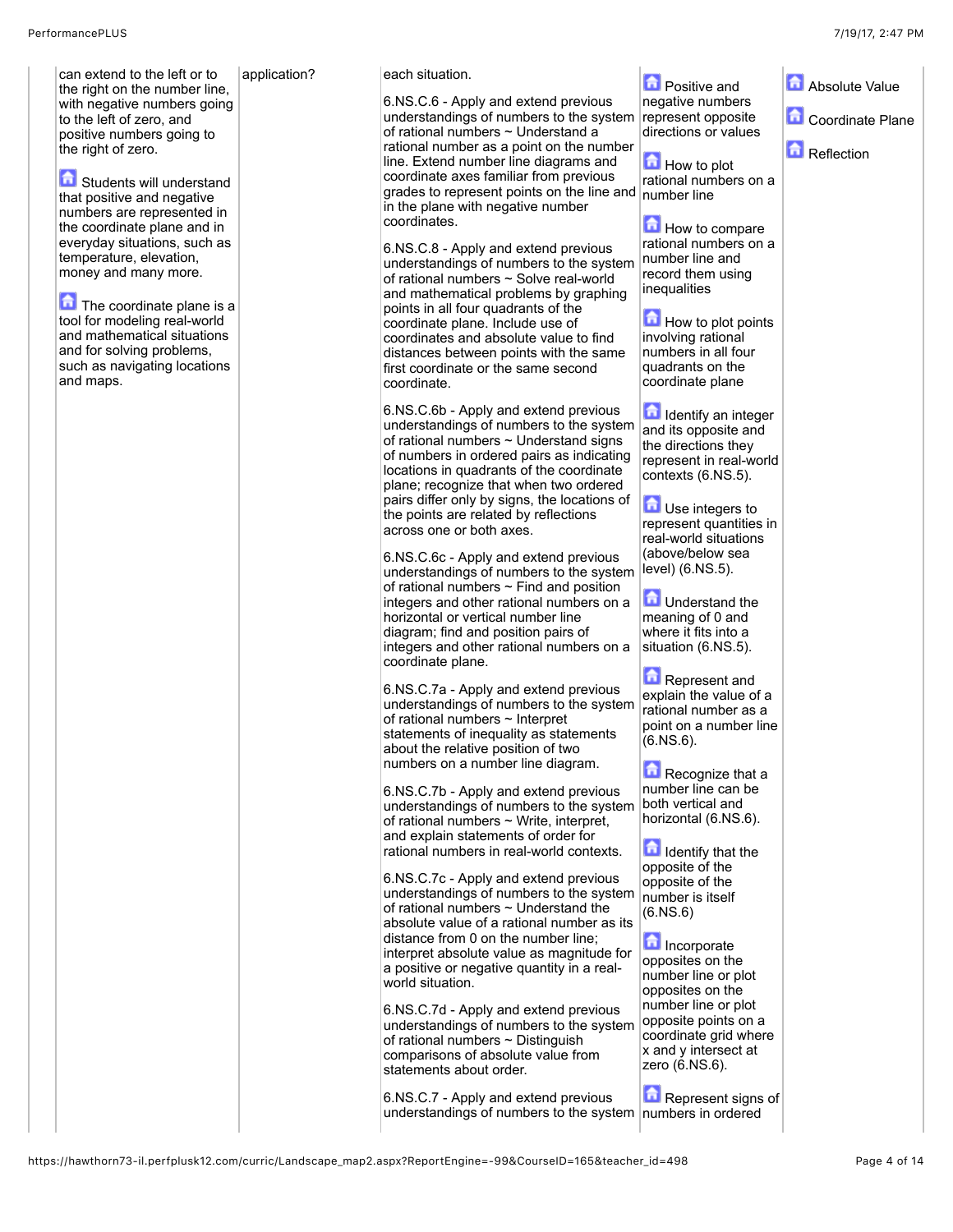of rational numbers ~ Understand ordering and absolute value of rational numbers. 6.NS.C.6a - Apply and extend previous understandings of numbers to the system of rational numbers ~ Recognize opposite signs of numbers as indicating locations on opposite sides of 0 on the number line; recognize that the opposite of the opposite of a number is the number itself, e.g.,  $-(-3) = 3$ , and that 0 is its own opposite. CCSS.Math.Practice.MP1 - Make sense of problems and persevere in solving them. CCSS.Math.Practice.MP2 - Reason abstractly and quantitatively. CCSS.Math.Practice.MP3 - Construct viable arguments and critique the reasoning of others. CCSS.Math.Practice.MP4 - Model with mathematics. CCSS.Math.Practice.MP5 - Use appropriate tools strategically. CCSS.Math.Practice.MP6 - Attend to precision. CCSS.Math.Practice.MP7 - Look for and make use of structure. CCSS.Math.Practice.MP8 - Look for and express regularity in repeated reasoning. pairs as locations in quadrants on the coordinate plane and explain the relationship between the location and the signs (6.NS.6). **Represent and** explain reflections of ordered pairs on a coordinate plane (6.NS.6). **Locate** and position integers and other rational numbers on horizontal or vertical number lines (6.NS.6). **Locate and** position integers and other rational numbers on a coordinate plane (6.NS.6). Identify the absolute value of a number as the distance from zero (6.NS.7). Interpret statements of inequality as statements about the relative position of two numbers on a number line diagram (6.NS.7). **D** Use inequalities to order integers relative to their position on the number line (6.NS.7). **M** Write statements of order for rational numbers in real-world contexts (6.NS.7). **Interpret** statements of order for rational numbers in real-world contexts  $(6.NS.7)$ .  $\blacksquare$  Explain statements of order for rational number as the distance from zero and recognize the symbol x (6.NS.7). Interpret absolute value as magnitude for a positive or

negative quantity in a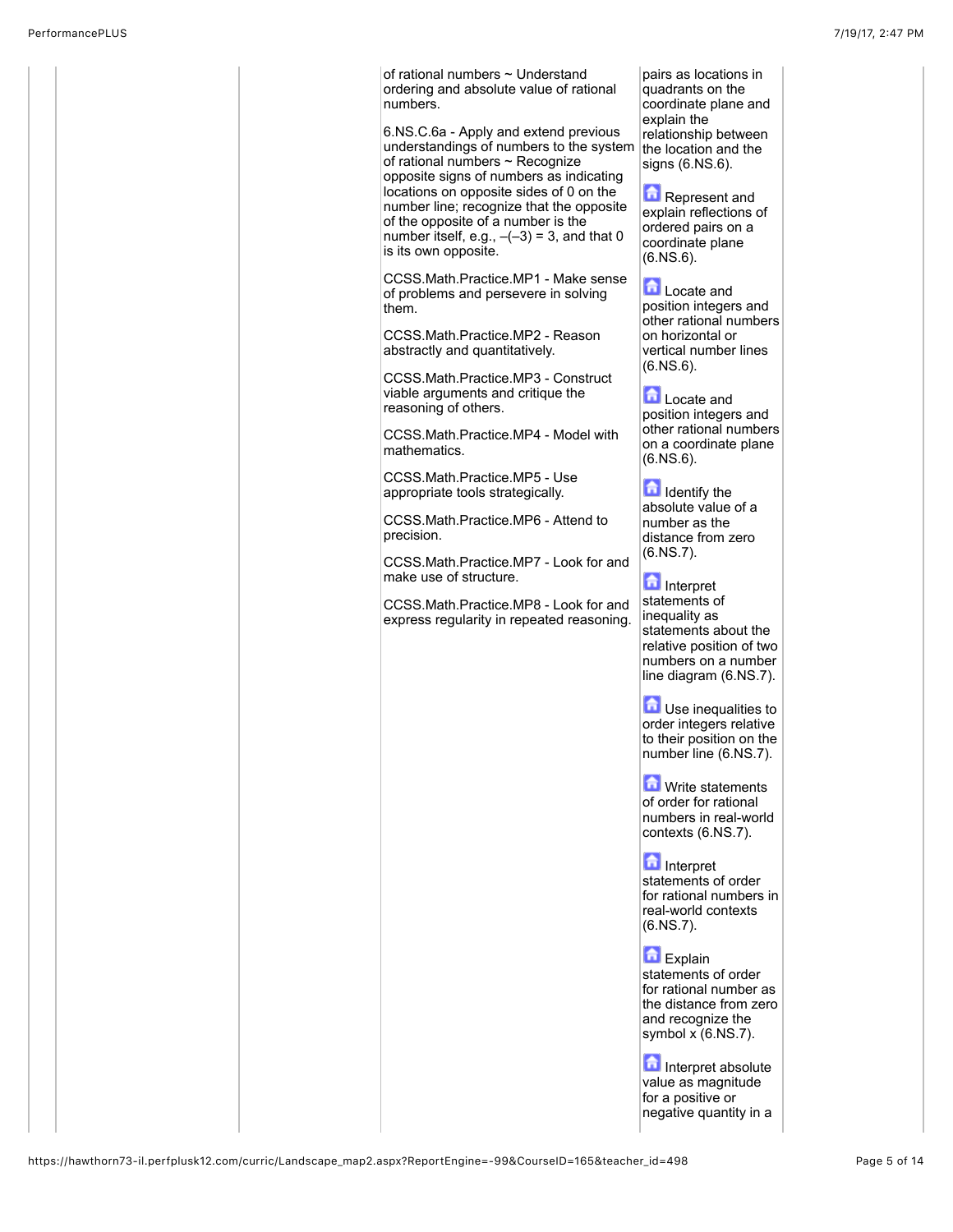|                |                                                          |                                                      |                                  | real-world situation<br>$(6.NS.7)$ .<br>Distinguish<br>comparisons of<br>absolute value from<br>statements about<br>order. (Compare<br>rational numbers<br>using absolute real-<br>world situations. For<br>negative numbers, as<br>the absolute values<br>increases, the value of<br>the number<br>decreases.) (6.NS.7).<br>Solve real-world<br>problems by graphing<br>points in all four<br>quadrants of the<br>coordinate plane<br>$(6.NS.8)$ .<br>Use coordinates to<br>find distances<br>between points with<br>the same first<br>coordinate or the<br>same second<br>coordinate (6.NS.8).<br><b>D</b> Use absolute<br>value to find distances<br>between points with<br>the same first<br>coordinate or the<br>same second<br>coordinate (6.NS.8).<br>Represent that a<br>number and its<br>opposite are<br>equidistant from zero<br>on a number line<br>$(6.NS.6)$ .<br>Represent the<br>absolute value of a<br>rational number as the<br>distance from zero,<br>and recognize the<br>symbol $\vert \bar{x} \vert$ (6.NS.7). |                             |              |
|----------------|----------------------------------------------------------|------------------------------------------------------|----------------------------------|--------------------------------------------------------------------------------------------------------------------------------------------------------------------------------------------------------------------------------------------------------------------------------------------------------------------------------------------------------------------------------------------------------------------------------------------------------------------------------------------------------------------------------------------------------------------------------------------------------------------------------------------------------------------------------------------------------------------------------------------------------------------------------------------------------------------------------------------------------------------------------------------------------------------------------------------------------------------------------------------------------------------------------------|-----------------------------|--------------|
| December       | <b>Enduring</b><br>$\mathbb{X}$<br><b>Understandings</b> | <b>Essential</b><br>$\mathbb{X}$<br><b>Questions</b> | $\mathbb{X}$<br><b>Standards</b> | Knowledge xx<br>& Skills                                                                                                                                                                                                                                                                                                                                                                                                                                                                                                                                                                                                                                                                                                                                                                                                                                                                                                                                                                                                             | <b>Academic</b><br>Language | $\mathbb{X}$ |
|                | <b>6th Grade Mathematics Expressions</b>                 |                                                      |                                  |                                                                                                                                                                                                                                                                                                                                                                                                                                                                                                                                                                                                                                                                                                                                                                                                                                                                                                                                                                                                                                      |                             |              |
| <b>January</b> | <b>Enduring</b><br>X<br><b>Understandings</b>            | <b>Essential</b><br>×<br><b>Questions</b>            | $\mathbb{X}$<br><b>Standards</b> | Knowledge xx<br>& Skills                                                                                                                                                                                                                                                                                                                                                                                                                                                                                                                                                                                                                                                                                                                                                                                                                                                                                                                                                                                                             | <b>Academic</b><br>Language | $\mathbb{X}$ |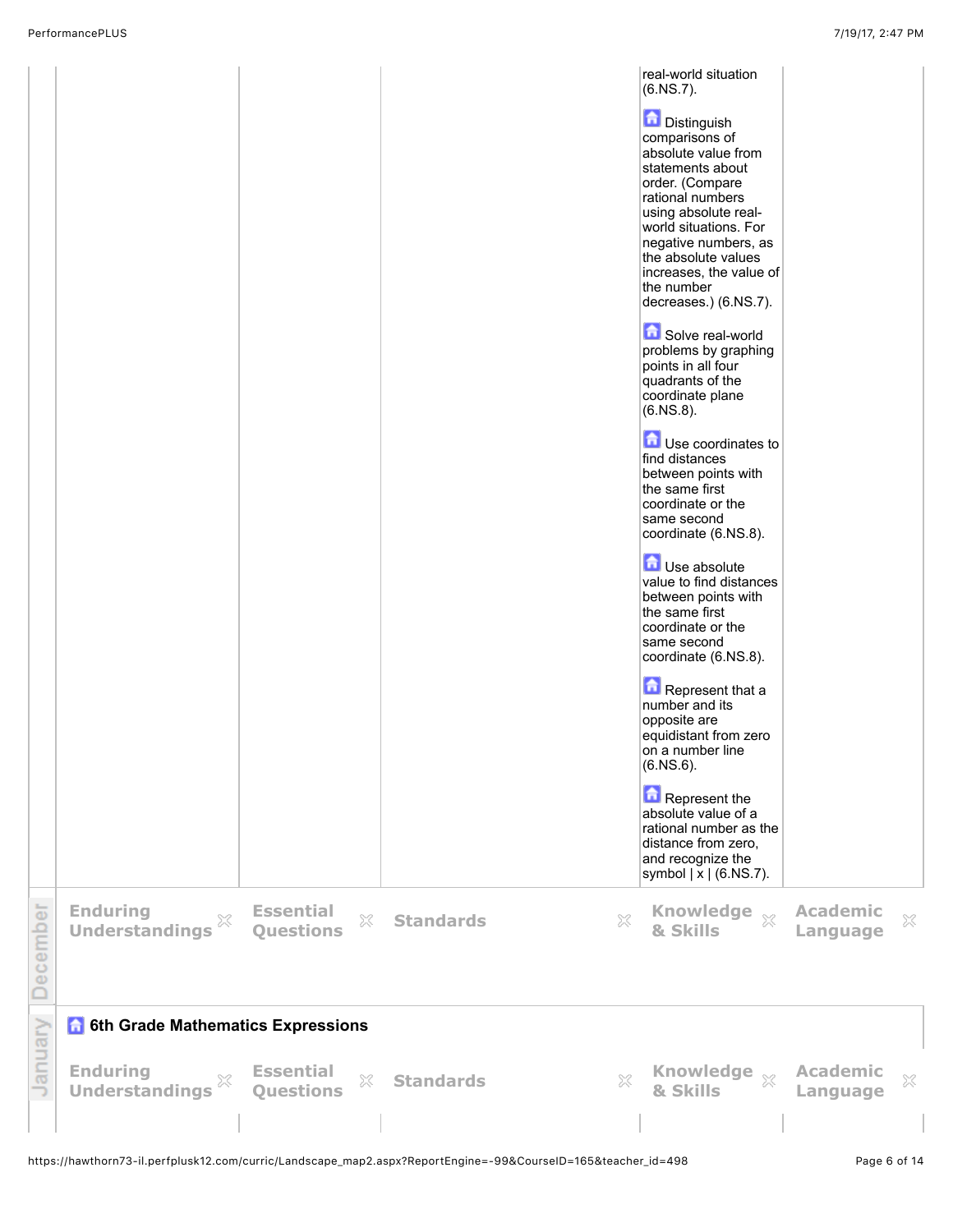| <b>D</b> Properties of operations                         | <b>M</b> What is                    | 6.EE.A.1 - Apply and extend previous                                                 | Use the properties                          | Communative                |
|-----------------------------------------------------------|-------------------------------------|--------------------------------------------------------------------------------------|---------------------------------------------|----------------------------|
| are used to determine if                                  | equivalence?                        | understandings of arithmetic to algebraic<br>expressions ~ Write and evaluate        | of operations to                            | Property                   |
| expressions are equivalent.                               |                                     | numerical expressions involving whole-                                               | rewrite equivalent                          |                            |
|                                                           | How are                             | number exponents.                                                                    | numerical expressions<br>using non-negative | <b>Associative</b>         |
| There is a designated<br>sequence to perform              | properties of<br>operations used to |                                                                                      | rational numbers.                           | Property                   |
| operations (Order of                                      | prove equivalence?                  | 6.EE.A.2 - Apply and extend previous<br>understandings of arithmetic to algebraic    |                                             | Zero Property              |
| Operations).                                              |                                     | expressions ~ Write, read, and evaluate                                              | Use variables to                            |                            |
|                                                           | How are variables                   | expressions in which letters stand for                                               | represent real-world                        | <b>Distributive</b>        |
| $\bullet$ Variables can be used as defined and used?      |                                     | numbers.                                                                             | situations and use the<br>properties of     | Property                   |
| unique unknown values or<br>as quantities that vary.      |                                     | 6.EE.A.3 - Apply and extend previous                                                 | operations to generate                      |                            |
|                                                           |                                     | understandings of arithmetic to algebraic                                            | equivalent                                  | Additive Identity          |
| Algebraic expressions                                     |                                     | expressions $\sim$ Apply the properties of                                           | expressions for these                       |                            |
| may be used to represent                                  |                                     | operations to generate equivalent<br>expressions.                                    | situations.                                 | Multiplicative<br>Identity |
| and generalize mathematical                               |                                     |                                                                                      | Use substitution to                         |                            |
| problems and real-life<br>situations.                     |                                     | 6.EE.A.4 - Apply and extend previous                                                 | understand that                             | <b>D</b> Expression        |
|                                                           |                                     | understandings of arithmetic to algebraic<br>expressions $\sim$ Identify when two    | expressions are                             |                            |
| Students will understand                                  |                                     | expressions are equivalent (i.e., when the                                           | equivalent.                                 | Evaluate                   |
| that expressions are used to                              |                                     | two expressions name the same number                                                 |                                             |                            |
| represent and interpret real-<br>world and mathematical   |                                     | regardless of which value is substituted                                             | Solve complex<br>problems involving         | <b>G</b> Simplify          |
| relationships.                                            |                                     | into them).                                                                          | expressions.                                | Exponent                   |
|                                                           |                                     | 6.EE.A.2a - Apply and extend previous                                                |                                             |                            |
| Students understand that                                  |                                     | understandings of arithmetic to algebraic                                            | Variable are used                           | <b>n</b> Term              |
| expressions can be written                                |                                     | expressions $\sim$ Write expressions that<br>record operations with numbers and with | to represent unknown<br>values              |                            |
| to represent relationships in<br>data gathered from real- |                                     | letters standing for numbers.                                                        |                                             | Like Terms                 |
| world or mathematical                                     |                                     |                                                                                      | Operations must                             |                            |
| situations.                                               |                                     | 6.EE.A.2b - Apply and extend previous<br>understandings of arithmetic to algebraic   | be used in a specific                       | <b>D</b> Variable          |
|                                                           |                                     | expressions $\sim$ Identify parts of an                                              | systematic order                            | <b>Constant</b>            |
|                                                           |                                     | expression using mathematical terms                                                  | How to apply the                            |                            |
|                                                           |                                     | (sum, term, product, factor, quotient,<br>coefficient); view one or more parts of an | properties of                               | <b>Coefficient</b>         |
|                                                           |                                     | expression as a single entity.                                                       | operations to generate                      |                            |
|                                                           |                                     |                                                                                      | equivalent                                  |                            |
|                                                           |                                     | 6.EE.A.2c - Apply and extend previous<br>understandings of arithmetic to algebraic   | expressions                                 |                            |
|                                                           |                                     | expressions ~ Evaluate expressions at                                                | <b>D</b> Only like terms                    |                            |
|                                                           |                                     | specific values of their variables. Include                                          | can be combined                             |                            |
|                                                           |                                     | expressions that arise from formulas                                                 | when simplifying                            |                            |
|                                                           |                                     | used in real-world problems. Perform<br>arithmetic operations, including those       | expressions                                 |                            |
|                                                           |                                     | involving whole-number exponents, in the                                             |                                             |                            |
|                                                           |                                     | conventional order when there are no                                                 | How to identify                             |                            |
|                                                           |                                     | parentheses to specify a particular order<br>(Order of Operations).                  | when two expressions                        |                            |
|                                                           |                                     |                                                                                      | are equivalent                              |                            |
|                                                           |                                     | 6.NS.B.4 - Compute fluently with multi-                                              | Exponential                                 |                            |
|                                                           |                                     | digit numbers and find common factors<br>and multiples $\sim$ Find the greatest      | notation is a way to                        |                            |
|                                                           |                                     | common factor of two whole numbers                                                   | express repeated                            |                            |
|                                                           |                                     | less than or equal to 100 and the least                                              | products of the same                        |                            |
|                                                           |                                     | common multiple of two whole numbers                                                 | number                                      |                            |
|                                                           |                                     | less than or equal to 12. Use the<br>distributive property to express a sum of       | <b>M</b> Write numerical                    |                            |
|                                                           |                                     | two whole numbers 1–100 with a                                                       | expressions that have                       |                            |
|                                                           |                                     | common factor as a multiple of a sum of                                              | whole exponents                             |                            |
|                                                           |                                     | two whole numbers with no common<br>factor.                                          | (6.EE.1)                                    |                            |
|                                                           |                                     |                                                                                      | Evaluate                                    |                            |
|                                                           |                                     | CCSS.Math.Practice.MP6 - Attend to                                                   | numerical numerical                         |                            |
|                                                           |                                     | precision.                                                                           | expressions that have                       |                            |
|                                                           |                                     | CCSS.Math.Practice.MP7 - Look for and                                                | whole number<br>exponents and               |                            |
|                                                           |                                     | make use of structure.                                                               | rational bases                              |                            |
|                                                           |                                     | CCSS.Math.Practice.MP8 - Look for and                                                | (6.EE.1)                                    |                            |
|                                                           |                                     |                                                                                      |                                             |                            |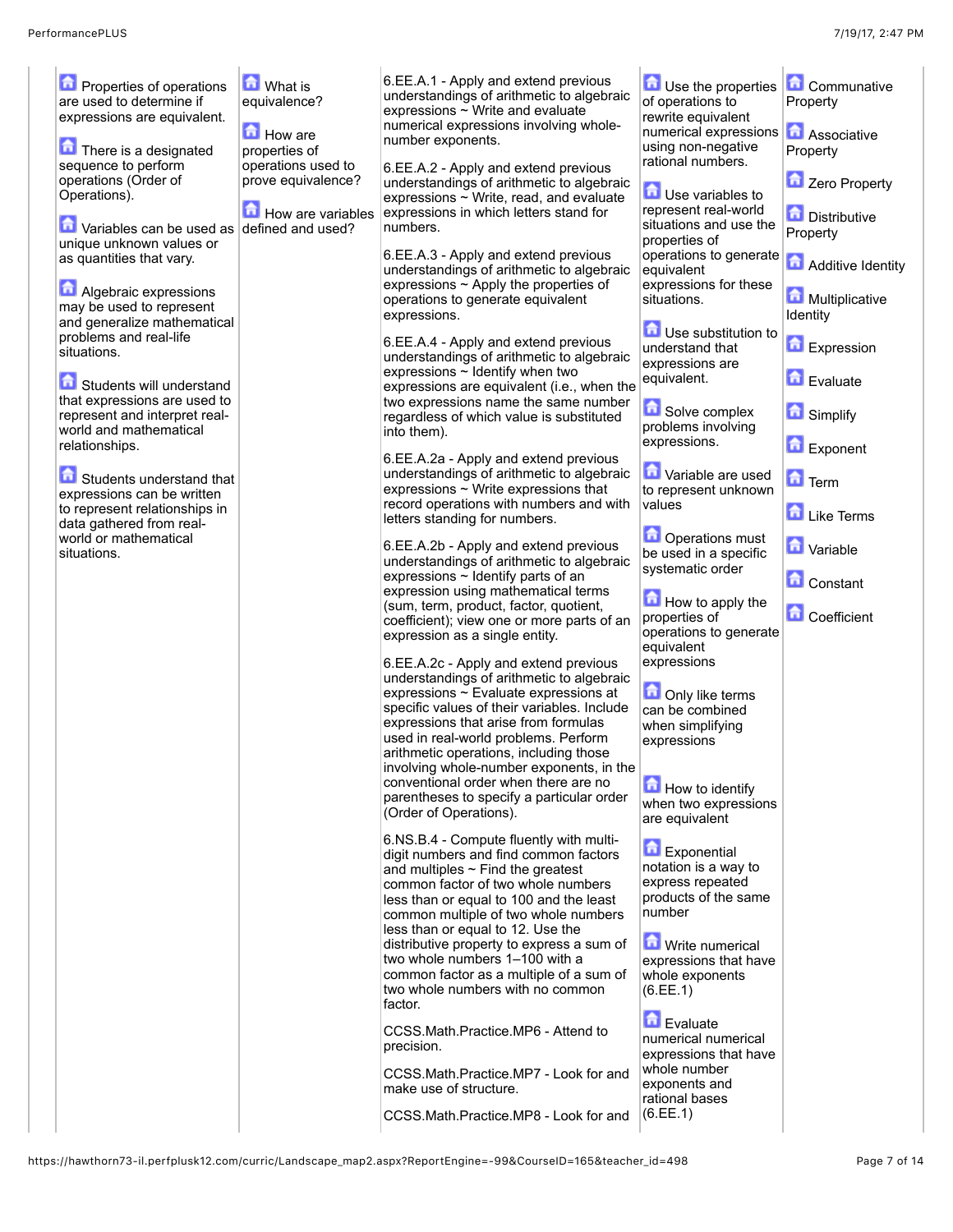|  | express regularity in repeated reasoning.<br>CCSS.Math.Practice.MP1 - Make sense<br>of problems and persevere in solving<br>them.<br>CCSS.Math.Practice.MP2 - Reason<br>abstractly and quantitatively.<br>CCSS.Math.Practice.MP3 - Construct<br>viable arguments and critique the<br>reasoning of others.<br>CCSS.Math.Practice.MP4 - Model with<br>mathematics.<br>CCSS.Math.Practice.MP5 - Use<br>appropriate tools strategically. | Write algebraic<br>expressions to<br>represent real-life and<br>mathematical<br>situations (6.EE.2)<br>Identify parts of an<br>expression using<br>appropriate<br>terminology (6.EE.2).<br><b>Given the value of</b><br>a variable, students<br>will evaluate the<br>expression (6.EE.2)<br><b>D</b> Use order of<br>operations to evaluate<br>expressions (6.EE.2)<br>Apply properties of<br>operations to write<br>equivalent<br>expressions (6.EE.3)<br><b>In Identify when two</b><br>expressions are<br>equivalent (6.EE.4)<br><b>D</b> Prove (using<br>various strategies)<br>that two equations are<br>equivalent no matter<br>what number is<br>substituted. (6.EE.4)<br><b>In Identify the factors</b><br>of any whole number<br>less than or equal to<br>100 (6.NS.4)<br>Determine the<br>Greatest Common<br>Factor of two or more<br>whole numbers less<br>than or equal to 100.<br>(6.NS.4)<br>dentify the<br>multiples of two whole<br>numbers less than or<br>equal to 12 and<br>determine the Least<br>Common Multiple<br>(6.NS.4)<br><b>D</b> Use the<br>distributive property to<br>express a sum of two<br>whole numbers 1-100<br>with a common factor |
|--|--------------------------------------------------------------------------------------------------------------------------------------------------------------------------------------------------------------------------------------------------------------------------------------------------------------------------------------------------------------------------------------------------------------------------------------|--------------------------------------------------------------------------------------------------------------------------------------------------------------------------------------------------------------------------------------------------------------------------------------------------------------------------------------------------------------------------------------------------------------------------------------------------------------------------------------------------------------------------------------------------------------------------------------------------------------------------------------------------------------------------------------------------------------------------------------------------------------------------------------------------------------------------------------------------------------------------------------------------------------------------------------------------------------------------------------------------------------------------------------------------------------------------------------------------------------------------------------------------------------------------|
|  |                                                                                                                                                                                                                                                                                                                                                                                                                                      | as a multiple of a sum<br>of two whole numbers<br>with no common<br>factor. (6.NS.4)                                                                                                                                                                                                                                                                                                                                                                                                                                                                                                                                                                                                                                                                                                                                                                                                                                                                                                                                                                                                                                                                                     |
|  |                                                                                                                                                                                                                                                                                                                                                                                                                                      |                                                                                                                                                                                                                                                                                                                                                                                                                                                                                                                                                                                                                                                                                                                                                                                                                                                                                                                                                                                                                                                                                                                                                                          |

## **6 6th Grade Mathematics Equations and Inequalities**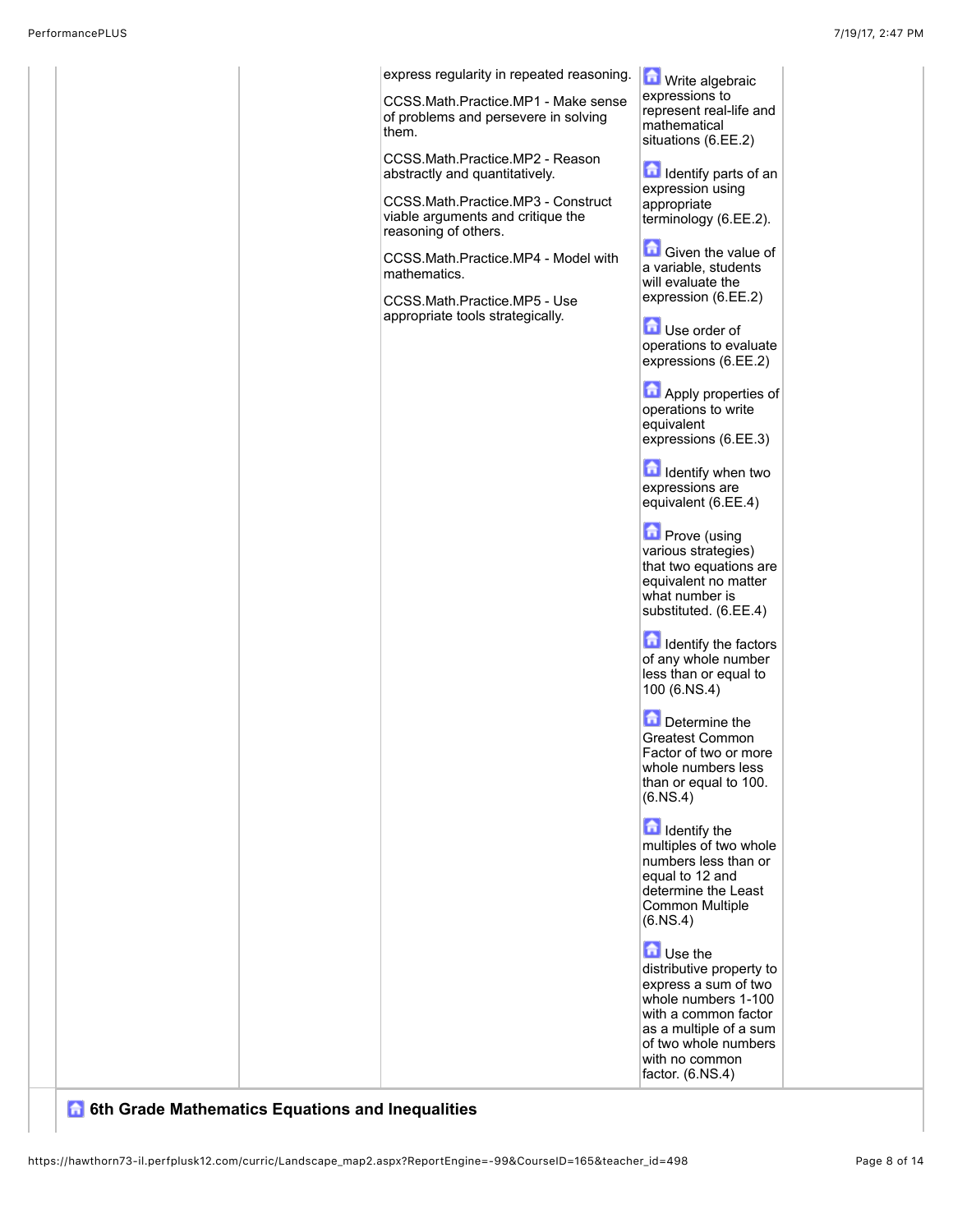February

| <b>Enduring</b><br>X<br><b>Understandings</b>                                                                                                                                                                                                                                                                                                                                                                                                                                                                                                                                                                                                                                                                                                                                                                                                                                                                                                                                                                                                                                                                                                                                                                       | <b>Essential</b><br>X<br><b>Questions</b>                                                                                                                                                                                                                                                                                                                             | X<br><b>Standards</b>                                                                                                                                                                                                                                                                                                                                                                                                                                                                                                                                                                                                                                                                                                                                                                                                                                                                                                                                                                                                                                                                                                                                                                                                                                                                                                                                                                                                                                                                                                                                                                                                                                                                                                                                                                                                                                                                                                                                                                                                                                                                                                                                                                                                                                                                                                                                                                                                                                                                 | Knowledge xx<br>& Skills                                                                                                                                                                                                                                                                                                                                                                                                                                                                                                                                                                                                                                                                                                                                                                                                                                                                                                                                                                                                                                                                                                                                                                                                                    | <b>Academic</b><br>X<br>Language                                                                                                                                                                                   |
|---------------------------------------------------------------------------------------------------------------------------------------------------------------------------------------------------------------------------------------------------------------------------------------------------------------------------------------------------------------------------------------------------------------------------------------------------------------------------------------------------------------------------------------------------------------------------------------------------------------------------------------------------------------------------------------------------------------------------------------------------------------------------------------------------------------------------------------------------------------------------------------------------------------------------------------------------------------------------------------------------------------------------------------------------------------------------------------------------------------------------------------------------------------------------------------------------------------------|-----------------------------------------------------------------------------------------------------------------------------------------------------------------------------------------------------------------------------------------------------------------------------------------------------------------------------------------------------------------------|---------------------------------------------------------------------------------------------------------------------------------------------------------------------------------------------------------------------------------------------------------------------------------------------------------------------------------------------------------------------------------------------------------------------------------------------------------------------------------------------------------------------------------------------------------------------------------------------------------------------------------------------------------------------------------------------------------------------------------------------------------------------------------------------------------------------------------------------------------------------------------------------------------------------------------------------------------------------------------------------------------------------------------------------------------------------------------------------------------------------------------------------------------------------------------------------------------------------------------------------------------------------------------------------------------------------------------------------------------------------------------------------------------------------------------------------------------------------------------------------------------------------------------------------------------------------------------------------------------------------------------------------------------------------------------------------------------------------------------------------------------------------------------------------------------------------------------------------------------------------------------------------------------------------------------------------------------------------------------------------------------------------------------------------------------------------------------------------------------------------------------------------------------------------------------------------------------------------------------------------------------------------------------------------------------------------------------------------------------------------------------------------------------------------------------------------------------------------------------------|---------------------------------------------------------------------------------------------------------------------------------------------------------------------------------------------------------------------------------------------------------------------------------------------------------------------------------------------------------------------------------------------------------------------------------------------------------------------------------------------------------------------------------------------------------------------------------------------------------------------------------------------------------------------------------------------------------------------------------------------------------------------------------------------------------------------------------------------------------------------------------------------------------------------------------------------------------------------------------------------------------------------------------------------------------------------------------------------------------------------------------------------------------------------------------------------------------------------------------------------|--------------------------------------------------------------------------------------------------------------------------------------------------------------------------------------------------------------------|
| Solving equations is a<br>reasoning process and<br>follows established<br>procedures based on<br>properties.<br><b>D</b> Substitution is used to<br>determine whether a given<br>number in a set makes an<br>equation or inequality true.<br>Variables may be used to<br>represent a specific number<br>or, in some situations, to<br>represent all numbers in a<br>specified set.<br>When one expression<br>has a different value than a<br>related expression, an<br>inequality provides a way to<br>show that relationship<br>between the expressions:<br>the value of one expression<br>is greater than (or greater<br>than or equal to) the value of<br>the other expression instead<br>of being equal.<br>Inequalities may have<br>infinite solutions and there<br>are methods for determining<br>if an inequality has infinite<br>solutions using graphs and<br>equations.<br>Solutions of inequalities<br>can be represented on a<br>number line.<br><b>D</b> Graphs and equations<br>represent relationships<br>between variables.<br>Students will understand<br>that equations and<br>inequalities can be written,<br>interpreted, and solved to<br>represent real-world and<br>mathematical situations. | How does the<br>structure of equations<br>and/or inequalities<br>help us solve<br>equations and/or<br>inequalities?<br>How does the<br>substitution process<br>help in solving<br>problems?<br>Why are variables<br>used in equations?<br>What might a variable<br>represent in a given<br>situation?<br><b>How</b> are<br>inequalities<br>represented and<br>solved? | 6.EE.B.5 - Reason about and solve one-<br>variable equations and inequalities ~<br>Understand solving an equation or<br>inequality as a process of answering a<br>question: which values from a specified<br>set, if any, make the equation or<br>inequality true? Use substitution to<br>determine whether a given number in a<br>specified set makes an equation or<br>inequality true.<br>6.EE.B.6 - Reason about and solve one-<br>variable equations and inequalities $\sim$ Use<br>variables to represent numbers and write<br>expressions when solving a real-world or<br>mathematical problem; understand that a<br>variable can represent an unknown<br>number, or, depending on the purpose at<br>hand, any number in a specified set.<br>6.EE.B.7 - Reason about and solve one-<br>variable equations and inequalities $\sim$<br>Solve real-world and mathematical<br>problems by writing and solving<br>equations of the form $x + p = q$ and $px =$<br>q for cases in which p, q and x are all<br>nonnegative rational numbers.<br>6.EE.B.8 - Reason about and solve one-<br>variable equations and inequalities ~<br>Write an inequality of the form $x > c$ or $x$<br>< c to represent a constraint or condition<br>in a real-world or mathematical problem.<br>Recognize that inequalities of the form x<br>$>$ c or $x < c$ have infinitely many<br>solutions; represent solutions of such<br>inequalities on number line diagrams.<br>6.EE.C.9 - Represent and analyze<br>quantitative relationships between<br>dependent and independent variables ~<br>Use variables to represent two quantities<br>in a real-world problem that change in<br>relationship to one another; write an<br>equation to express one quantity, thought<br>of as the dependent variable, in terms of<br>the other quantity, thought of as the<br>independent variable. Analyze the<br>relationship between the dependent and<br>independent variables using graphs and<br>tables, and relate these to the equation.<br>For example, in a problem involving<br>motion at constant speed, list and graph<br>ordered pairs of distances and times, and<br>write the equation d = 65t to represent<br>the relationship between distance and<br>time.<br>CCSS.Math.Practice.MP1 - Make sense<br>of problems and persevere in solving<br>them.<br>CCSS.Math.Practice.MP2 - Reason<br>abstractly and quantitatively.<br>CCSS.Math.Practice.MP3 - Construct<br>viable arguments and critique the | Use properties of<br>operations to create<br>equivalent numerical<br>expressions<br>Solve multi-step<br>problems using<br>rational numbers with<br>expressions,<br>equations and<br>inequalities<br>Compare word<br>problems and develop<br>solution strategies by<br>comparing the<br>variable and number<br>relationships in the<br>situations.<br>Recognizing that<br>solving an equation or<br>inequality is a process<br>of answering a<br>question: which<br>values from a<br>specified set, if any,<br>make the equation or<br>inequality true?<br>(6.EE.5).<br>Determining<br>whether a given<br>number in a specified<br>set makes an<br>equation or inequality<br>true with substitution<br>(6.EE.5).<br><b>M</b> Writing variable<br>expressions when<br>solving a<br>mathematical problem<br>or real-world problem,<br>recognizing that a<br>variable can represent<br>an unknown number<br>or any number in a<br>specified set (6.EE.6).<br>Solving real-world<br>and mathematical<br>problems by writing<br>and solving equations<br>(6.EE.7).<br>Write an inequality<br>of the form $x > c$ or $x <$<br>c to represent a<br>constraint or condition<br>in a mathematical<br>problem or a real-<br>world problem<br>(6.EE.8). | <b>D</b> Equation<br><b>D</b> Solve<br>Function<br>Independent<br>Variable<br>Dependent<br>Variable<br><b>Linear Equation</b><br><b>n</b> Input<br><b>D</b> Output<br><b>D</b> Ordered Pair<br><b>n</b> Inequality |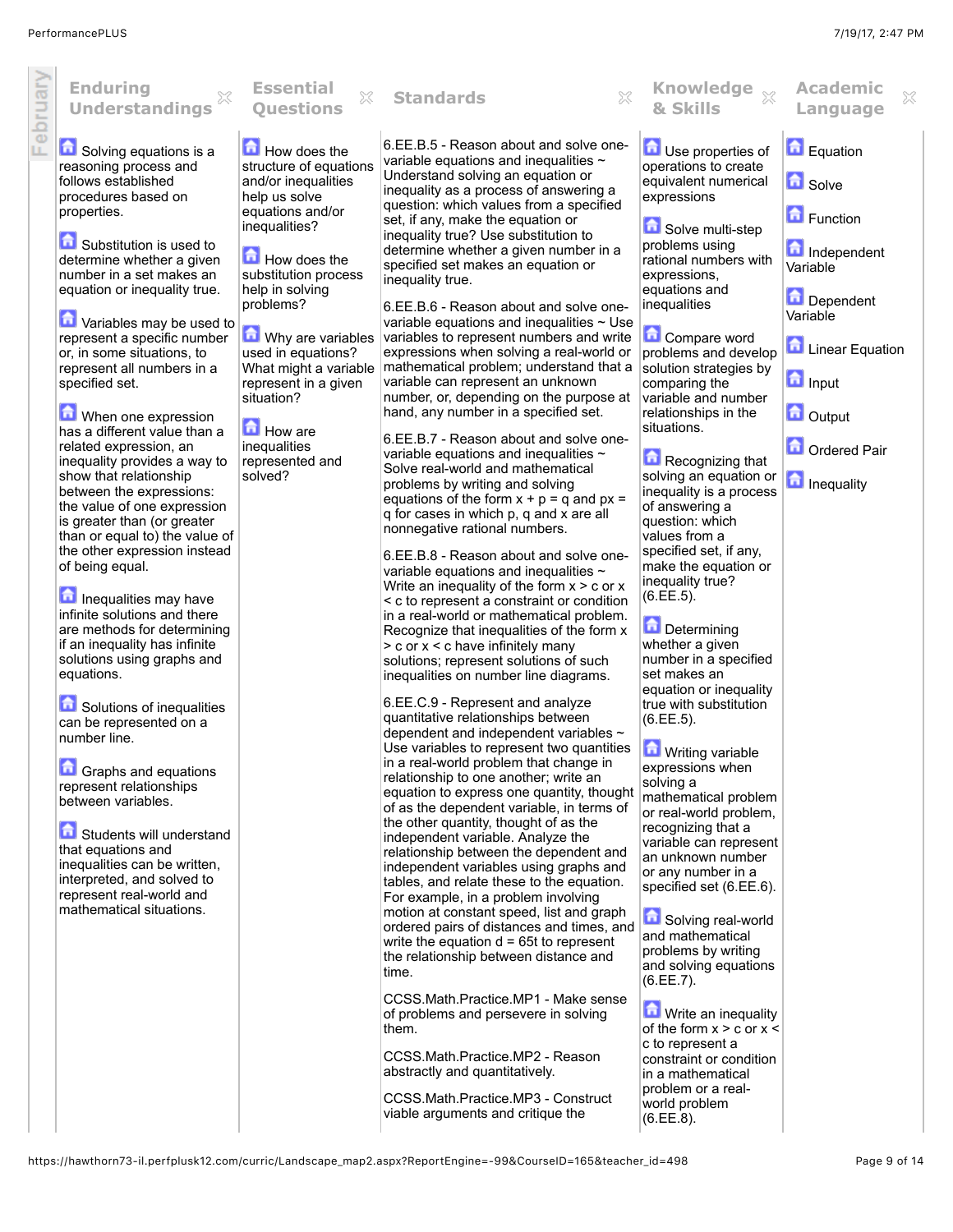|   | PerformancePLUS<br>7/19/17, 2:47 PM                                                                                                                                                                                                                                                                                                                                                                                                                                                                                                           |                                                                                                                                                                                                                                                                                                                                                             |                                                                                                                                                                                                                                                                                                                                                                                                                                                                                                                                                                                                                                                                                                                                                                                                                                                                                                                               |                                                                                                                                                                                                                                                                                                                                                                                                                                                                                                                                                                                                                                                                                                                                        |                                                                                                                                                                                               |  |  |
|---|-----------------------------------------------------------------------------------------------------------------------------------------------------------------------------------------------------------------------------------------------------------------------------------------------------------------------------------------------------------------------------------------------------------------------------------------------------------------------------------------------------------------------------------------------|-------------------------------------------------------------------------------------------------------------------------------------------------------------------------------------------------------------------------------------------------------------------------------------------------------------------------------------------------------------|-------------------------------------------------------------------------------------------------------------------------------------------------------------------------------------------------------------------------------------------------------------------------------------------------------------------------------------------------------------------------------------------------------------------------------------------------------------------------------------------------------------------------------------------------------------------------------------------------------------------------------------------------------------------------------------------------------------------------------------------------------------------------------------------------------------------------------------------------------------------------------------------------------------------------------|----------------------------------------------------------------------------------------------------------------------------------------------------------------------------------------------------------------------------------------------------------------------------------------------------------------------------------------------------------------------------------------------------------------------------------------------------------------------------------------------------------------------------------------------------------------------------------------------------------------------------------------------------------------------------------------------------------------------------------------|-----------------------------------------------------------------------------------------------------------------------------------------------------------------------------------------------|--|--|
|   |                                                                                                                                                                                                                                                                                                                                                                                                                                                                                                                                               |                                                                                                                                                                                                                                                                                                                                                             | reasoning of others.<br>CCSS.Math.Practice.MP4 - Model with<br>mathematics.<br>CCSS.Math.Practice.MP5 - Use<br>appropriate tools strategically.<br>CCSS.Math.Practice.MP6 - Attend to<br>precision.<br>CCSS.Math.Practice.MP7 - Look for and<br>make use of structure.<br>CCSS.Math.Practice.MP8 - Look for and<br>express regularity in repeated reasoning.                                                                                                                                                                                                                                                                                                                                                                                                                                                                                                                                                                  | Recognize that<br>inequalities of the<br>form $x > c$ or $x < c$<br>have infinitely many<br>solutions (6.EE.8).<br>Represent<br>solutions of<br>inequalities on<br>number line diagrams<br>(6.EE.8).<br><b>D</b> Use variables to<br>represent two<br>quantities in a real-<br>world problem that<br>change in relationship<br>to one another<br>(6.EE.9).<br><b>M</b> Write two<br>equations to express<br>one quantity, thought<br>of as the dependent<br>variable, in terms of<br>the other quantity,<br>thought of as the<br>independent variable<br>(6.EE.9).<br>Analyze the<br>relationship between<br>the dependent and<br>independent variables<br>using graphs and<br>table, and relate these<br>to the equation<br>(6.EE.9). |                                                                                                                                                                                               |  |  |
| Ξ | arch<br><b>6 6th Grade Mathematics Geometry</b><br><b>Enduring</b><br>X<br><b>Understandings</b>                                                                                                                                                                                                                                                                                                                                                                                                                                              | <b>Essential</b><br>X<br><b>Ouestions</b>                                                                                                                                                                                                                                                                                                                   | 83<br><b>Standards</b>                                                                                                                                                                                                                                                                                                                                                                                                                                                                                                                                                                                                                                                                                                                                                                                                                                                                                                        | Knowledge<br>$\chi$                                                                                                                                                                                                                                                                                                                                                                                                                                                                                                                                                                                                                                                                                                                    | <b>Academic</b><br>×<br>Language                                                                                                                                                              |  |  |
|   | Transfer: Students will<br>apply concepts and<br>procedures for interpreting,<br>representing and solving<br>real-world and mathematical<br>problems involving area,<br>surface area and volume.<br>侖<br>Geometry and spatial<br>sense offer ways to envision,<br>to interpret and to reflect on<br>the world around us.<br><b>D</b> Area, volume and<br>surface area are<br>measurements that relate to<br>each other and apply to<br>objects and events in our<br>real life experiences.<br>鱼<br>Properties of 2-<br>dimensional shanes are | How does what<br>we measure influence<br>how we measure?<br>How can space<br>be defined through<br>numbers and<br>measurement?<br><b>How does</b><br>investigating figures<br>help us build our<br>understanding of<br>mathematics?<br><b>M</b> What is the<br>relationship between<br>2-dimensional<br>shapes, 3-<br>dimensional shapes,<br>and our world? | 6.G.A.1 - Solve real-world and<br>mathematical problems involving area,<br>surface area, and volume $\sim$ Find the area<br>of right triangles, other triangles, special<br>quadrilaterals, and polygons by<br>composing into rectangles or<br>decomposing into triangles and other<br>shapes; apply these techniques in the<br>context of solving real-world and<br>mathematical problems.<br>6.G.A.2 - Solve real-world and<br>mathematical problems involving area,<br>surface area, and volume $\sim$ Find the<br>volume of a right rectangular prism with<br>fractional edge lengths by packing it with<br>unit cubes of the appropriate unit fraction<br>edge lengths, and show that the volume<br>is the same as would be found by<br>multiplying the edge lengths of the prism.<br>Apply the formulas $V = I w h$ and $V = b h$<br>to find volumes of right rectangular<br>prisms with fractional edge lengths in the | Find the area,<br>surface area, and<br>volume of 2 and 3<br>dimensional shapes.<br>Draw polygons<br>within the coordinate<br>plane.<br>Represent 3-<br>dimensional figures<br>using nets.<br>Calculate the area<br>by decomposing a<br>polygon into<br>composite shapes.<br>Formula for<br>volume of a right<br>rectangular prism.                                                                                                                                                                                                                                                                                                                                                                                                     | <b>n</b><br>Area<br><b>D</b> Parallelogram<br><b>Triangle</b><br><b>Trapezoid</b><br>Composite Figure<br>Surface Area<br><b>D</b> Net<br><b>n</b> Prism<br><b>Face</b><br><b>Lateral Side</b> |  |  |

dimensional shapes are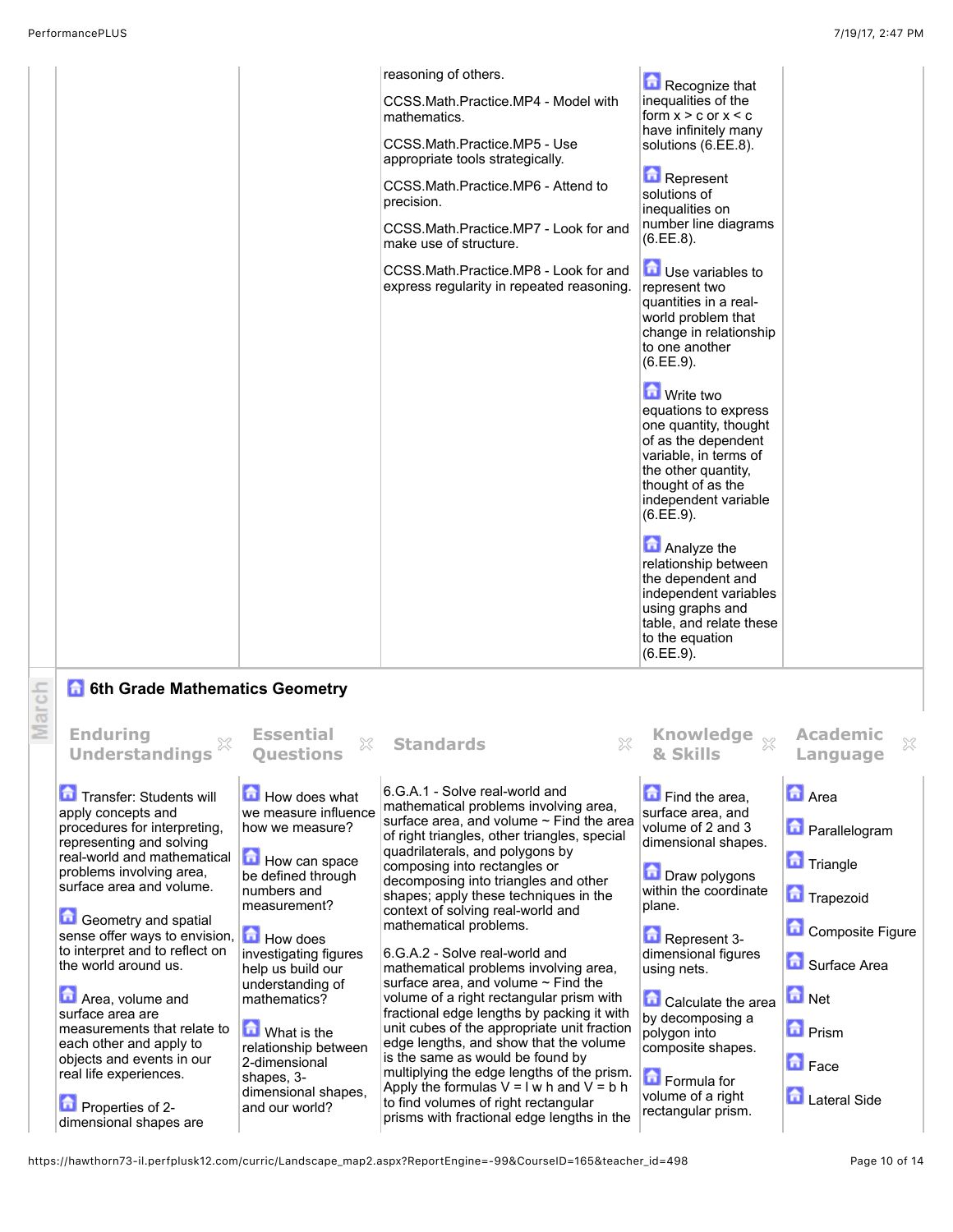used in solving problems involving 3-dimensional shapes.

The value of numbers and application of properties are used to solve problems about our world.

**D** Understand that problems in area, surface area and volume can be applied to many different activities and professions, such as architecture, landscaping, construction, and many more.

context of solving real-world and mathematical problems.

6.G.A.3 - Solve real-world and mathematical problems involving area, surface area, and volume ~ Draw polygons in the coordinate plane given coordinates for the vertices; use coordinates to find the length of a side joining points with the same first coordinate or the same second coordinate. Apply these techniques in the context of solving real-world and mathematical problems.

6.G.A.4 - Solve real-world and mathematical problems involving area, surface area, and volume ~ Represent three-dimensional figures using nets made up of rectangles and triangles, and use the nets to find the surface area of these figures. Apply these techniques in the context of solving real-world and mathematical problems.

CCSS.Math.Practice.MP2 - Reason abstractly and quantitatively.

CCSS.Math.Practice.MP3 - Construct viable arguments and critique the reasoning of others.

CCSS.Math.Practice.MP4 - Model with mathematics.

CCSS.Math.Practice.MP5 - Use appropriate tools strategically.

CCSS.Math.Practice.MP6 - Attend to precision.

CCSS.Math.Practice.MP7 - Look for and make use of structure.

CCSS.Math.Practice.MP8 - Look for and express regularity in repeated reasoning.

CCSS.Math.Practice.MP1 - Make sense of problems and persevere in solving them.

**Procedures for** finding surface area of pyramids and prisms.

**D** Vertex

Edge

**D** Volume

**Given irregular** figures, students will be able to divide the shape into triangles and rectangles (6.G.1).

**Given a polygon,** students will find the area using the decomposing shapes  $(6.G.1)$ .

**Given a polygon** students will calculate the area by decomposing into composite figures (triangles and rectangles) (6.G.1).

Find the volume of a right rectangular prism with fractional edge lengths by packing it with unit cubes of the appropriate unit fraction edge lengths. and show that the volume is the same as would be found by multiplying the edge lengths of the prism  $(6.\overline{G}.2).$ 

Calculate the volume of a right rectangular prism  $(6.G.2)$ .

**Apply the formula** to solve real-world mathematical problems involving volume with fractional edge lengths (6.G.2).

**Draw polygons in** the coordinate plane given the coordinates for the vertices  $(6.G.3)$ .

**D** Use coordinates to find the length of a side joining with the same first coordinate or the same second coordinate (6.G.3).

Solve real-world and mathematical problems involving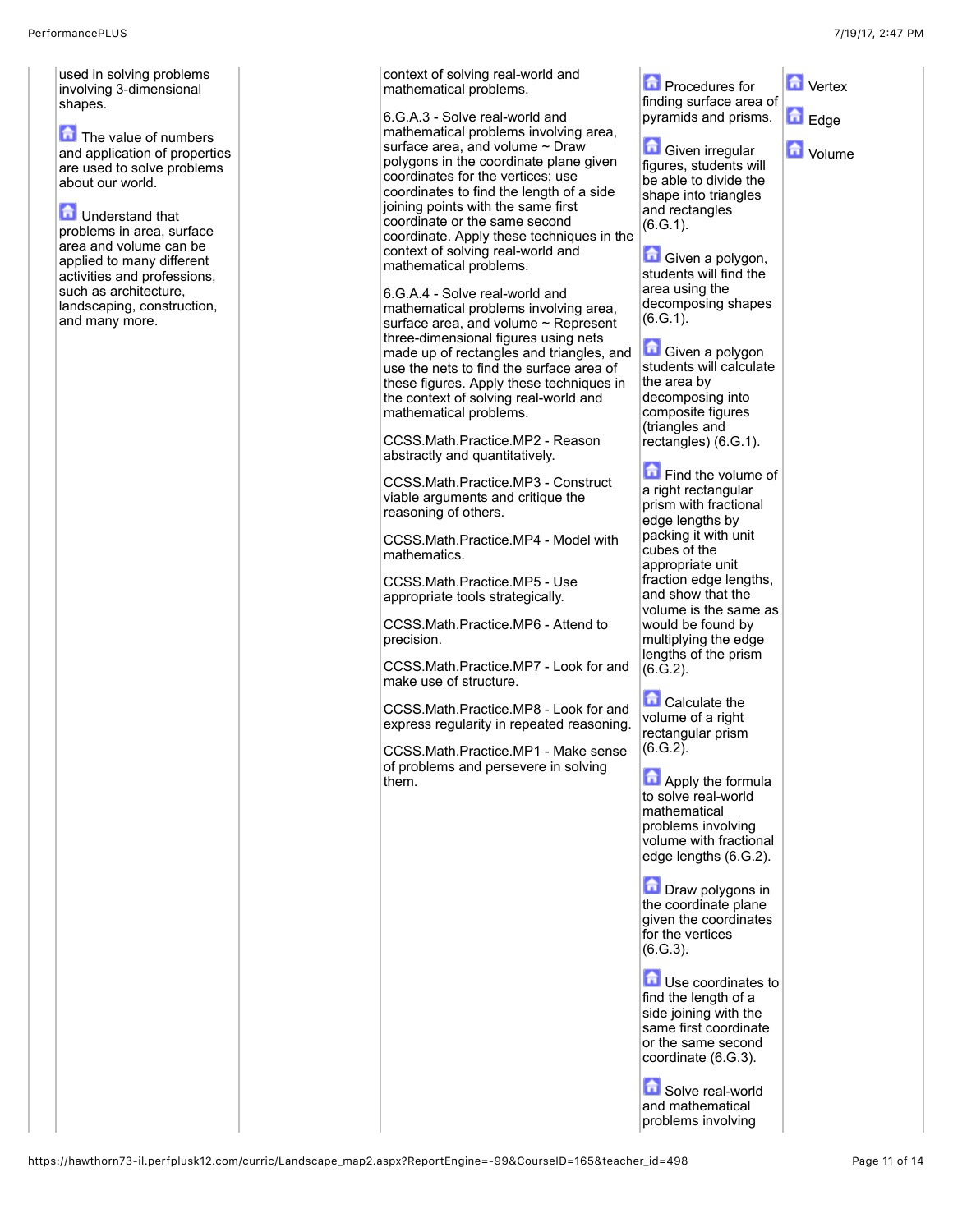|                                                                                                                                                                                                                                                                                                                                                                                                                                                                                                                                                                                    |                                                                                                                                                                                                                                                                                                                                                                                       |                                                                                                                                                                                                                                                                                                                                                                                                                                                                                                                                                                                                                                                                                                                                                                                                                                                                                                                                                                                                                                                                                                                                                                                                                                                                                                                                                                                                                                                                                                                                                                                                                                                                                                                              | polygons in the<br>coordinate plane<br>$(6.G.3)$ .<br>Represent 3D<br>figures using nets of<br>triangles and<br>rectangles (6.G.4).<br>Solve real-world<br>problems involving<br>surface areas using<br>nets (6.G.4).                                                                                                                                                                                                                                                                                                                                                                                                                                                                                                                                                                                                                                                                           |                                                                                                                                                                                                                                                                                                                                             |
|------------------------------------------------------------------------------------------------------------------------------------------------------------------------------------------------------------------------------------------------------------------------------------------------------------------------------------------------------------------------------------------------------------------------------------------------------------------------------------------------------------------------------------------------------------------------------------|---------------------------------------------------------------------------------------------------------------------------------------------------------------------------------------------------------------------------------------------------------------------------------------------------------------------------------------------------------------------------------------|------------------------------------------------------------------------------------------------------------------------------------------------------------------------------------------------------------------------------------------------------------------------------------------------------------------------------------------------------------------------------------------------------------------------------------------------------------------------------------------------------------------------------------------------------------------------------------------------------------------------------------------------------------------------------------------------------------------------------------------------------------------------------------------------------------------------------------------------------------------------------------------------------------------------------------------------------------------------------------------------------------------------------------------------------------------------------------------------------------------------------------------------------------------------------------------------------------------------------------------------------------------------------------------------------------------------------------------------------------------------------------------------------------------------------------------------------------------------------------------------------------------------------------------------------------------------------------------------------------------------------------------------------------------------------------------------------------------------------|-------------------------------------------------------------------------------------------------------------------------------------------------------------------------------------------------------------------------------------------------------------------------------------------------------------------------------------------------------------------------------------------------------------------------------------------------------------------------------------------------------------------------------------------------------------------------------------------------------------------------------------------------------------------------------------------------------------------------------------------------------------------------------------------------------------------------------------------------------------------------------------------------|---------------------------------------------------------------------------------------------------------------------------------------------------------------------------------------------------------------------------------------------------------------------------------------------------------------------------------------------|
| April<br><b>Enduring</b>                                                                                                                                                                                                                                                                                                                                                                                                                                                                                                                                                           | <b>6th Grade Mathematics Statistics</b><br><b>Essential</b>                                                                                                                                                                                                                                                                                                                           |                                                                                                                                                                                                                                                                                                                                                                                                                                                                                                                                                                                                                                                                                                                                                                                                                                                                                                                                                                                                                                                                                                                                                                                                                                                                                                                                                                                                                                                                                                                                                                                                                                                                                                                              |                                                                                                                                                                                                                                                                                                                                                                                                                                                                                                                                                                                                                                                                                                                                                                                                                                                                                                 | <b>Academic</b>                                                                                                                                                                                                                                                                                                                             |
| <b>Understandings</b>                                                                                                                                                                                                                                                                                                                                                                                                                                                                                                                                                              | X<br><b>Ouestions</b>                                                                                                                                                                                                                                                                                                                                                                 | ×<br><b>Standards</b>                                                                                                                                                                                                                                                                                                                                                                                                                                                                                                                                                                                                                                                                                                                                                                                                                                                                                                                                                                                                                                                                                                                                                                                                                                                                                                                                                                                                                                                                                                                                                                                                                                                                                                        | Knowledge xx<br>& Skills                                                                                                                                                                                                                                                                                                                                                                                                                                                                                                                                                                                                                                                                                                                                                                                                                                                                        | ×<br>Language                                                                                                                                                                                                                                                                                                                               |
| Statistical questions and<br>the answers account for<br>variability in the data.<br>The distribution of a data<br>set is described by its center,<br>spread, and overall shape.<br>Measures of center for a<br>numerical set of data are<br>summaries of the values<br>using a single number.<br>Measures of variability<br>describe the variation of the<br>values in the data set using<br>a single number.<br>Students will understand<br>that measures of center and<br>variation are used when<br>analyzing and presenting<br>data collected using a<br>statistical question. | How do we<br>analyze and interpret<br>data sets?<br>When is one data<br>display better than<br>another?<br><b>How do</b><br>mathematicians<br>choose to display<br>data in strategic<br>ways?<br>When is one<br>statistical measure<br>better than another?<br>What makes a<br>good statistical<br>question?<br>奇<br>What is the value<br>of using different data<br>representations? | 6.SP.A.1 - Develop understanding of<br>statistical variability ~ Recognize a<br>statistical question as one that anticipates<br>variability in the data related to the<br>question and accounts for it in the<br>answers.<br>6.SP.A.2 - Develop understanding of<br>statistical variability ~ Understand that a<br>set of data collected to answer a<br>statistical question has a distribution<br>which can be described by its center,<br>spread, and overall shape.<br>6.SP.A.3 - Develop understanding of<br>statistical variability ~ Recognize that a<br>measure of center for a numerical data<br>set summarizes all of its values with a<br>single number, while a measure of<br>variation describes how its values vary<br>with a single number.<br>6.SP.B.4 - Summarize and describe<br>distributions $\sim$ Display numerical data in<br>plots on a number line, including dot<br>plots, histograms, and box plots.<br>6.SP.B.5 - Summarize and describe<br>distributions ~ Summarize numerical data<br>sets in relation to their context, such as<br>by:<br>6.SP.B.5a - Summarize and describe<br>distributions $\sim$ Reporting the number of<br>observations.<br>6.SP.B.5b - Summarize and describe<br>distributions $\sim$ Describing the nature of<br>the attribute under investigation, including<br>how it was measured and its units of<br>measurement.<br>6.SP.B.5c - Summarize and describe<br>distributions $\sim$ Giving quantitative<br>measures of center (median and/or<br>mean) and variability (interquartile range<br>and/or mean absolute deviation), as well<br>as describing any overall pattern and any<br>striking deviations from the overall<br>pattern with reference to the context in | Represent a set of <b>A</b> Average<br>data collected to<br>answer a statistical<br>question and describe<br>it by its center, spread,<br>and overall shape.<br>Represent and<br>explain the difference<br>between measures of<br>center and measures<br>of variability.<br><b>Display numerical</b><br>data in a variety of<br>visual representations,<br>including box plots<br>and histograms.<br>Relate the choice<br>of measures of center<br>and variability to the<br>shape of the data<br>distribution and the<br>context in which the<br>data were gathered.<br>Median and mean<br>are measures of<br>center.<br>Interquartile range<br>and mean absolute<br>deviation are<br>measures of<br>variability.<br>The distribution is<br>the arrangement of<br>the values in a data<br>set.<br><b>n</b> Identify statistical<br>questions (6.SP.1).<br>Determine if<br>questions anticipate | First Quartile<br>Interquartile<br>Range<br>Third Quartile<br>Mean<br>Median<br>Mode<br>Measures of<br>Center<br>Measures of<br>Variation<br>奇<br>Range<br>Mean Absolute<br>Deviation<br><b>D</b> Outliers<br><b>B</b> Statistical<br>Question<br><b>Box Plots</b><br><b>Line Plots</b><br><b>Histogram</b><br>Frequency<br>Frequency Table |